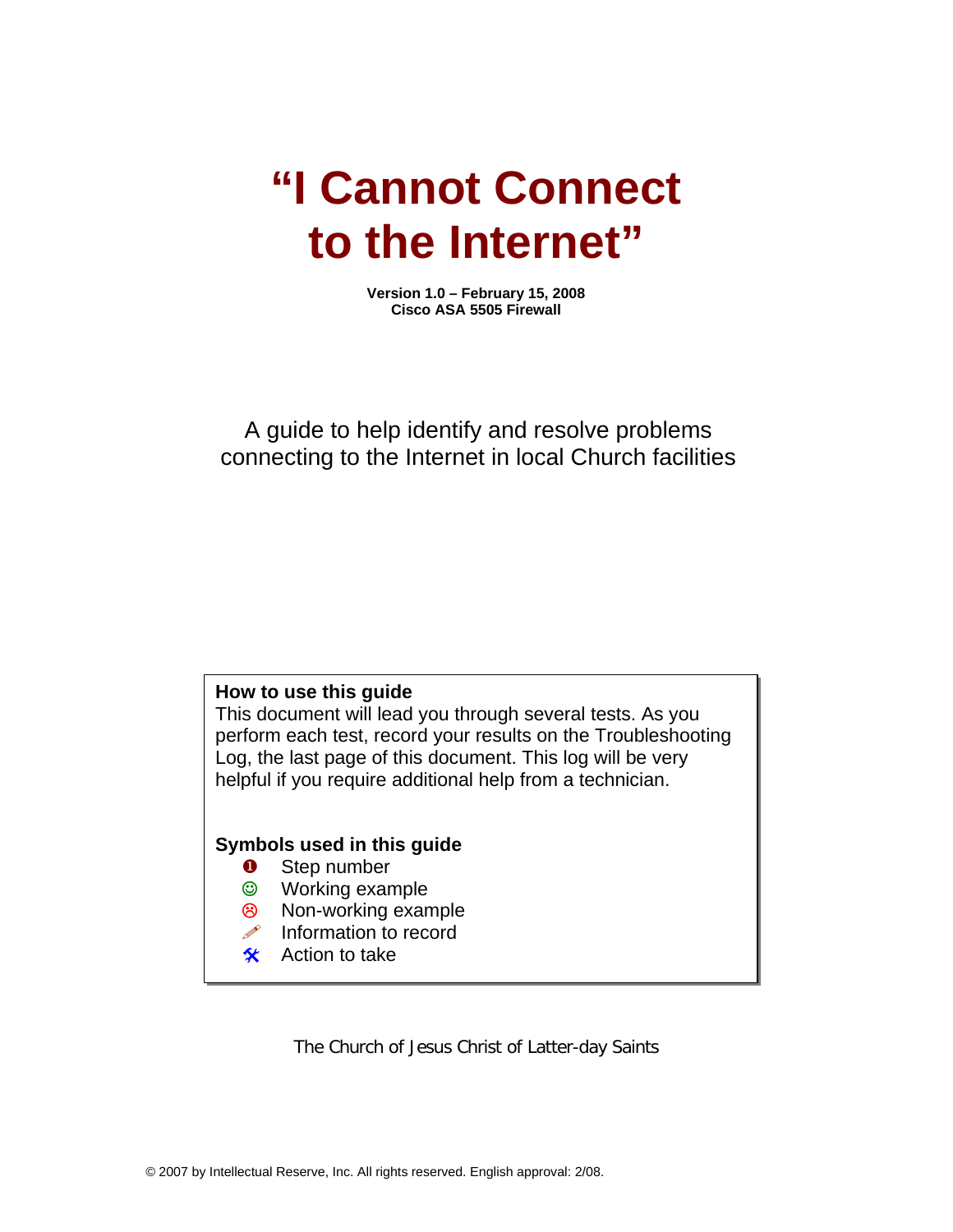# X **Does your computer have a valid IP address?**



A. Open a command prompt window.

Go to **Start > Run…** and then type **command** and click **OK** (see example below).

|                             | 23 E:\WINNT\system32\cmd.ese                                                                |
|-----------------------------|---------------------------------------------------------------------------------------------|
| ÷<br>Programs               | $2 \times$<br><b>Run</b><br>Microsoft Windows 2000 [Uersion 5.00.2195]                      |
| Documents                   | (C) Copyright 1985-2000 Microsoft Corp.<br>Type the name of a program, folder, document, or |
| 颰<br>Settings               | $C: \Diamond$<br>٣J<br>Internet resource, and Windows will open it for you.<br>Ш            |
| 喝<br>Search                 | n                                                                                           |
| Help                        | Open:<br>cmd                                                                                |
| <b>ST</b><br>Run            |                                                                                             |
| L<br>Log Off BERGLUNDBP     | OK<br>Cancel<br>Browse                                                                      |
| $\mathbf{D}$<br>Shut Down   |                                                                                             |
| 6 <sub>m</sub><br>le BStart |                                                                                             |
|                             |                                                                                             |

*Example in Windows NT/2000/XP* 





## **B. Renew the IP address.**

- Windows 2000/XP/NT: In the command prompt, type **ipconfig /renew**
- Windows 9x/ME: In the command prompt, type **ipconfig /renew\_all**

## **C. Find your Troubleshooting Log and enter the numbers listed:**

- IP address (your computer)
- Default gateway (firewall's IP address)





This looks like a PC with a valid IP address.  $\bullet$  This shows an auto-configured IP address, which means there are problems with the connection from the PC to the firewall.



# **E. Repeat this step on a different computer.**

*If you get a valid address on the other computer but it cannot connect to the Internet, go to step 2.* 

*If the other computer can connect to the Internet, go to*   $step \n\mathbf{\nabla}$ .

### **E. Reboot your computer and try again.**

*If you still see an auto-configured address, try this test on another computer connected to this network.* 

*If the other computer has the same problem, go to step* **<sup><b>o**<sub>*.*</sub></sup>

Internet Connection Troubleshooting Guide – ENGLISH 1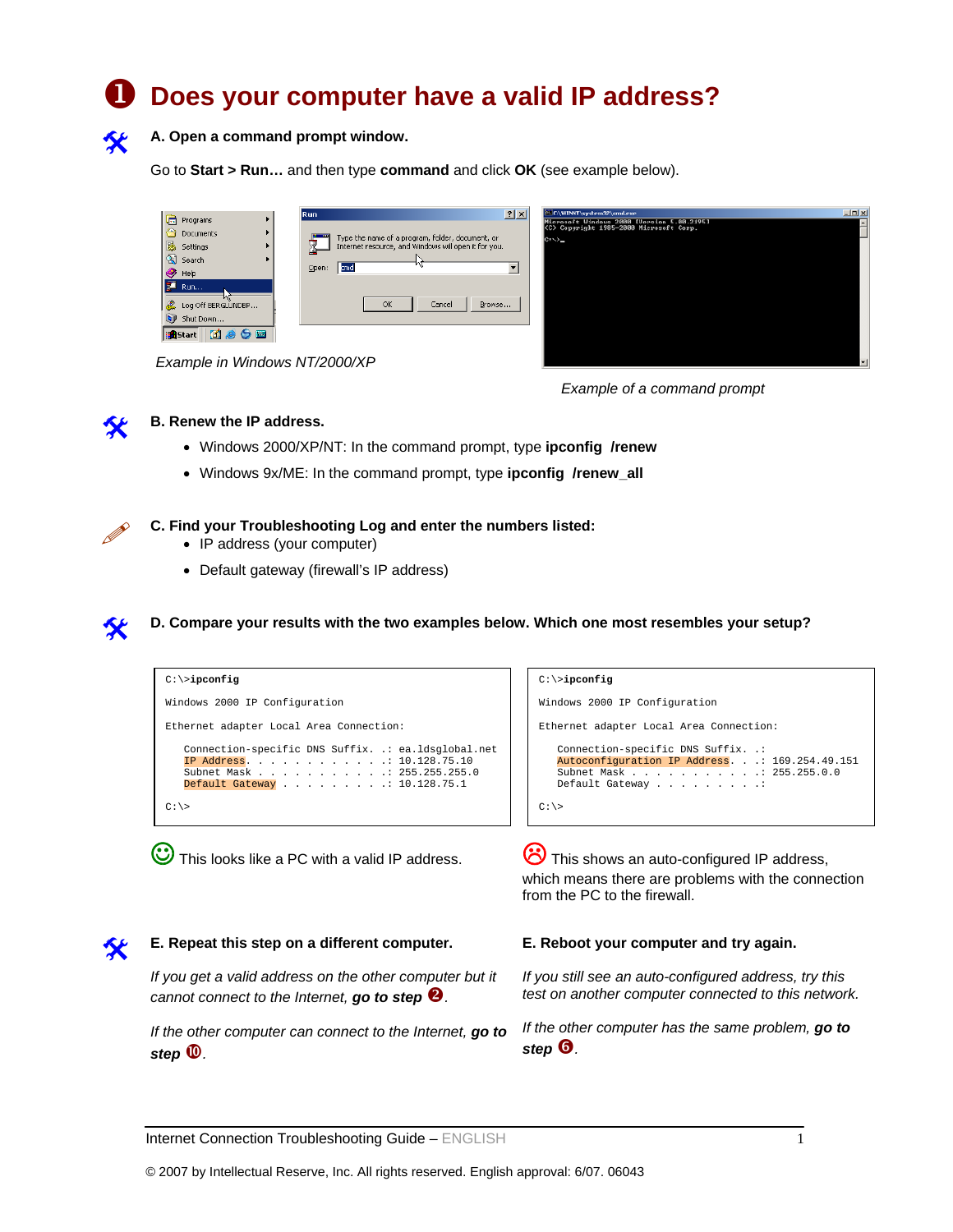# **2** Can you ping the firewall?

In step $\bullet$  you found the IP address for the computer and the default gateway (the firewall). Use the IP address for the default gateway to do a ping test.



# **A. Ping the firewall.**

At the command prompt, type **ping x.x.x.x** (where x.x.x.x is the default gateway IP address) and press **Enter**.

In the example below we use 10.128.75.1 as the IP address of the default gateway.

**B. Record the packet loss in the Troubleshooting Log.**<br>The packet loss is the percentage of packets that did not come back. It is shown after the test runs in parentheses (see example below).



### # **C. Compare the ping results and the packet loss with the two examples below. Which one most resembles your setup?**

C:\>**ping 10.128.75.1** Pinging 10.128.75.1 with 32 bytes of data: Reply from 10.128.75.1: bytes=32 time<10ms TTL=255 Reply from 10.128.75.1: bytes=32 time<10ms TTL=255 Reply from 10.128.75.1: bytes=32 time<10ms TTL=255 Reply from 10.128.75.1: bytes=32 time<10ms TTL=255 Ping statistics for 10.228.75.1: Packets: Sent = 4, Received = 4, Lost =  $0$  ( $0$ <sup>8</sup> loss), Approximate round trip times in milliseconds: Minimum = 1ms, Maximum = 6ms, Average = 3ms  $C:\backslash\gt$ 

The firewall is replying. This shows that the connection from the computer to the firewall is working.



Pinging 192.168.75.1 with 32 bytes of data: Request timed out. Request timed out. Request timed out. Request timed out. Ping statistics for 10.128.75.1: Packets: Sent = 4, Received = 0, Lost = 4  $(100\text{ s loss})$ ,  $C: \>$ 

C:\>**ping 10.128.75.1**

/ The firewall is **not** replying. The connection from the computer to the firewall is **not** working.

*If you can ping the firewall, go to step* <sup>3</sup>. *If you cannot ping the firewall, go to step* **3.**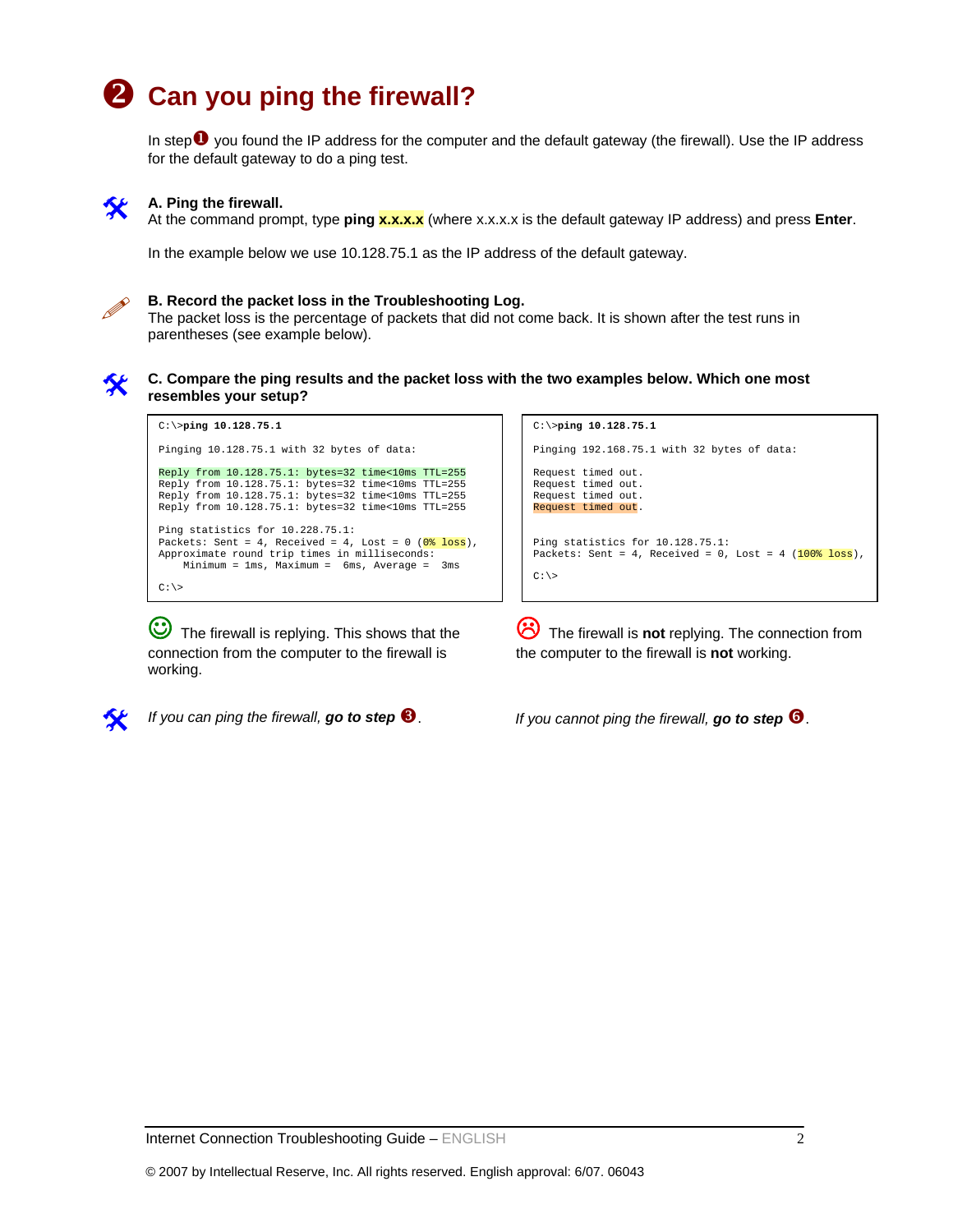# **B** Is the name server working properly?

If you are not running Windows NT, Windows 2000, or Windows XP, skip to step  $\bullet$ .

A. Try to retrieve an IP address with the name server.

At the command prompt, type **nslookup www.google.com** and press **Enter**.

B. Record the name server's IP address and Google's IP address in the Troubleshooting Log.<br>The name server's IP is the first IP address. If your computer can find the name server, it will show IP addresses for Google below that (see examples below).

# **C. Compare your results with the two examples below. Do you see Google's IP addresses?**



The name server is replying. This means that the connection from the computer to the name server is working. Some of Google's IP addresses are listed here (for example, 66.102.7.99). These numbers may be different than the ones you see, but if you get numbers, the name server is connected and working properly.

```
C:\>nslookup www.google.com 
DNS request timed out. 
    timeout was 2 seconds. 
*** Can't find server name for address 
216.49.176.201: Timed out 
Server: Unknown 
Address: 216.49.176.201 
DNS request timed out. 
    timeout was 2 seconds. 
DNS request timed out. 
     timeout was 2 seconds. 
*** Request to Unknown timed-out 
C:\&
```
/ The name server is **not** replying. The connection from the computer to the name server is **not** working.

The name server's IP address is displayed as 216.49.176.201, but notice that it displays "Server: Unknown" and the requests are timing out.

# *If you can ping the name server, go to step*[**.** *If you cannot ping the name server, go to step*u.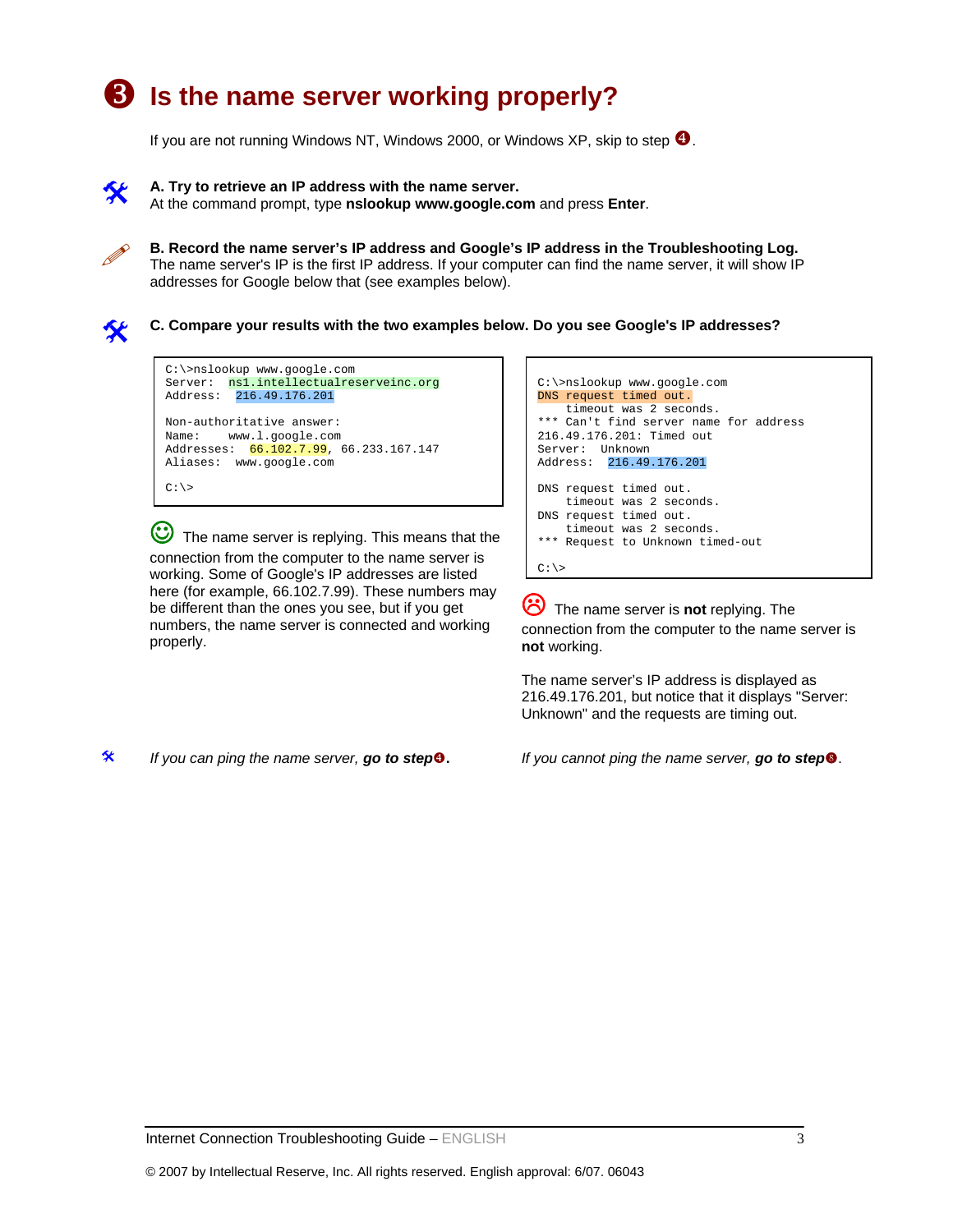# [ **Can you ping www.google.com?**



## **A. Try to ping Google.**

At the command prompt, type **ping www.google.com** and press **Enter**.



## **B. Record the packet loss in the Troubleshooting Log.**

See step  $\bullet$  for more information about packet loss.



# **C. Compare your results with the two examples below. Is Google replying to the ping?**



**C** The name server is working to give you Google's IP address. Google is responding and there is no packet loss.

*If you can ping www.google.com,* **go to step**  $\bullet$ . *If Google does not reply to pings, go to step*  $\bullet$ *.* 

responding to pings (100% packet loss).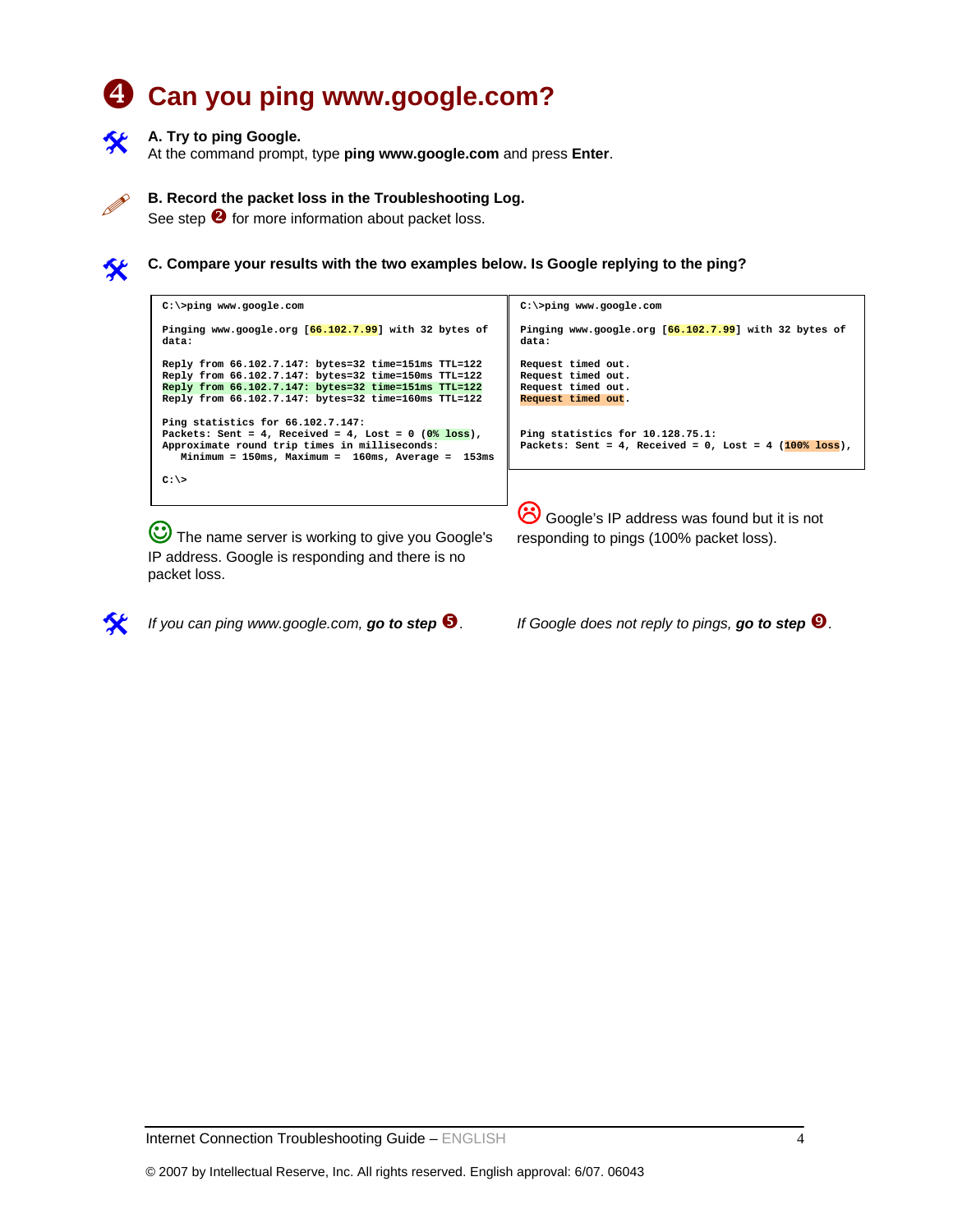# **6** Can you view pages on www.lds.org?



## A. Open Internet Explorer.

Use the shortcut on your desktop or in the Quick Launch bar to open Internet Explorer.





#### **B. Direct Internet Explorer to LDS.org.** In the address bar, type **www.lds.org**



# **C. Browse through a few pages on LDS.org.**<br>If the home page of LDS are someo up alial an

If the home page of LDS.org comes up, click on a few links to ensure that Internet Explorer is not displaying cached Web pages.



## **D. Record the results in the Troubleshooting Log.** Were you able to see pages on LDS.org?

*Go to step*  $\mathbf{\mathbf{\mathbb{O}}}.$ 

Internet Connection Troubleshooting Guide – ENGLISH 5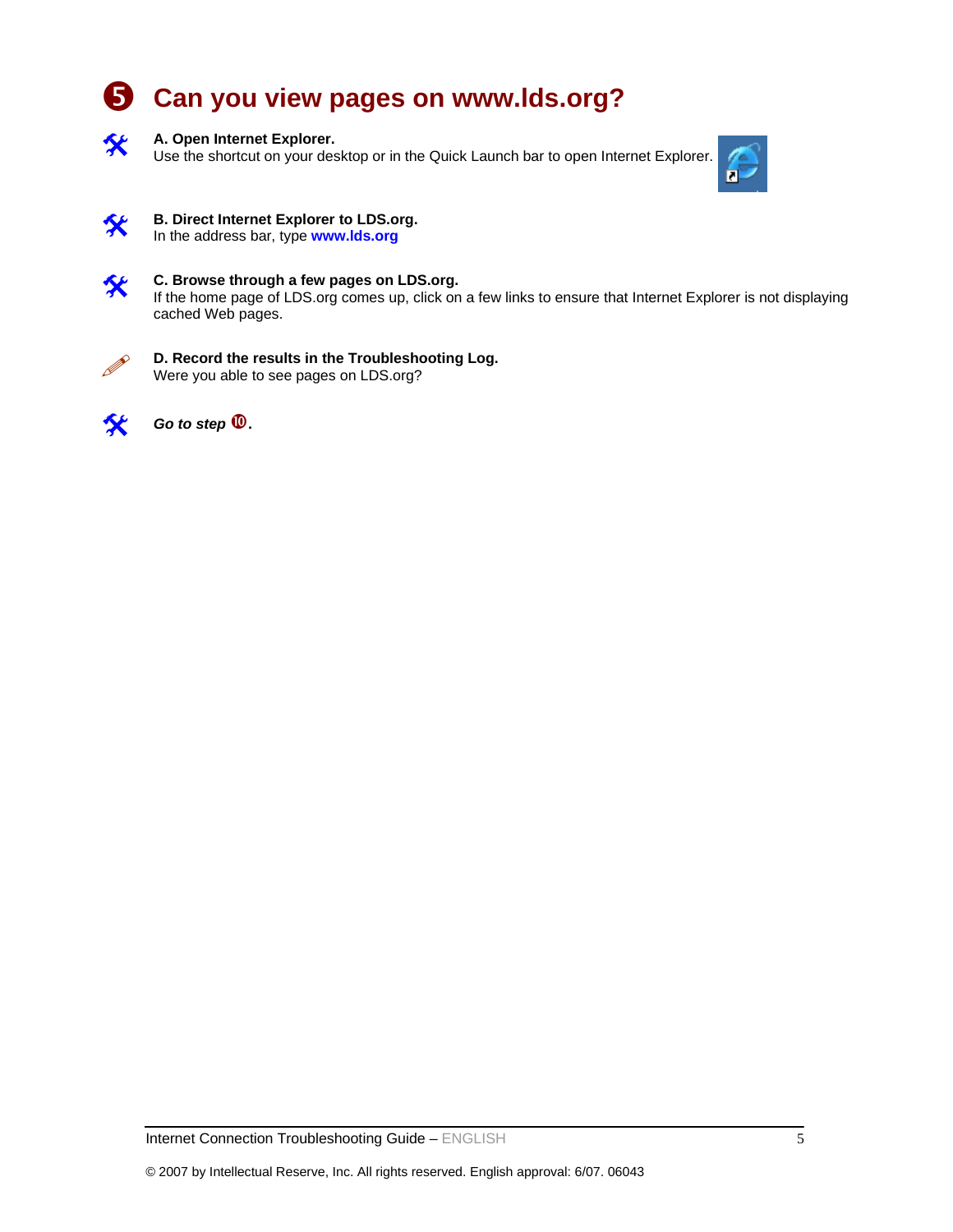# **Does the firewall have power?**



## A. Locate the firewall (Cisco ASA 5505).

It should look like the picture below. It is a little bigger than a typical copy of the Book of Mormon. If it is in a locked cabinet and you don't have access, contact the local facility manager or facility representative before proceeding.



Picture courtesy of Cisco Systems, Inc. Unauthorized use not permitted.



**B. Check the power light.** 

Verify that the "**Power**" light is lit green to confirm that the firewall is on.



**C. Record the status of the power light in the Troubleshooting Log.**



 $\ddot{\mathbf{C}}$  If the power light is green, then the firewall is powered on.

 $\ddot{\bullet}$  If the power light is off, check to see that the power cord is connecting the firewall to the outlet and that the outlet has power.

Contact the facility manager or facility representative if the outlet does not have power. Once this is fixed, if the firewall can be turned on, check to see if you can connect to the Internet. If you still cannot connect, repeat the tests in this guide from step  $\bullet$ .



*If the power light is on, go to step*  $\bullet$ . *If you have power to the outlet but the firewall's power light remains off,* **go to step**  $\mathbf{\Psi}$ .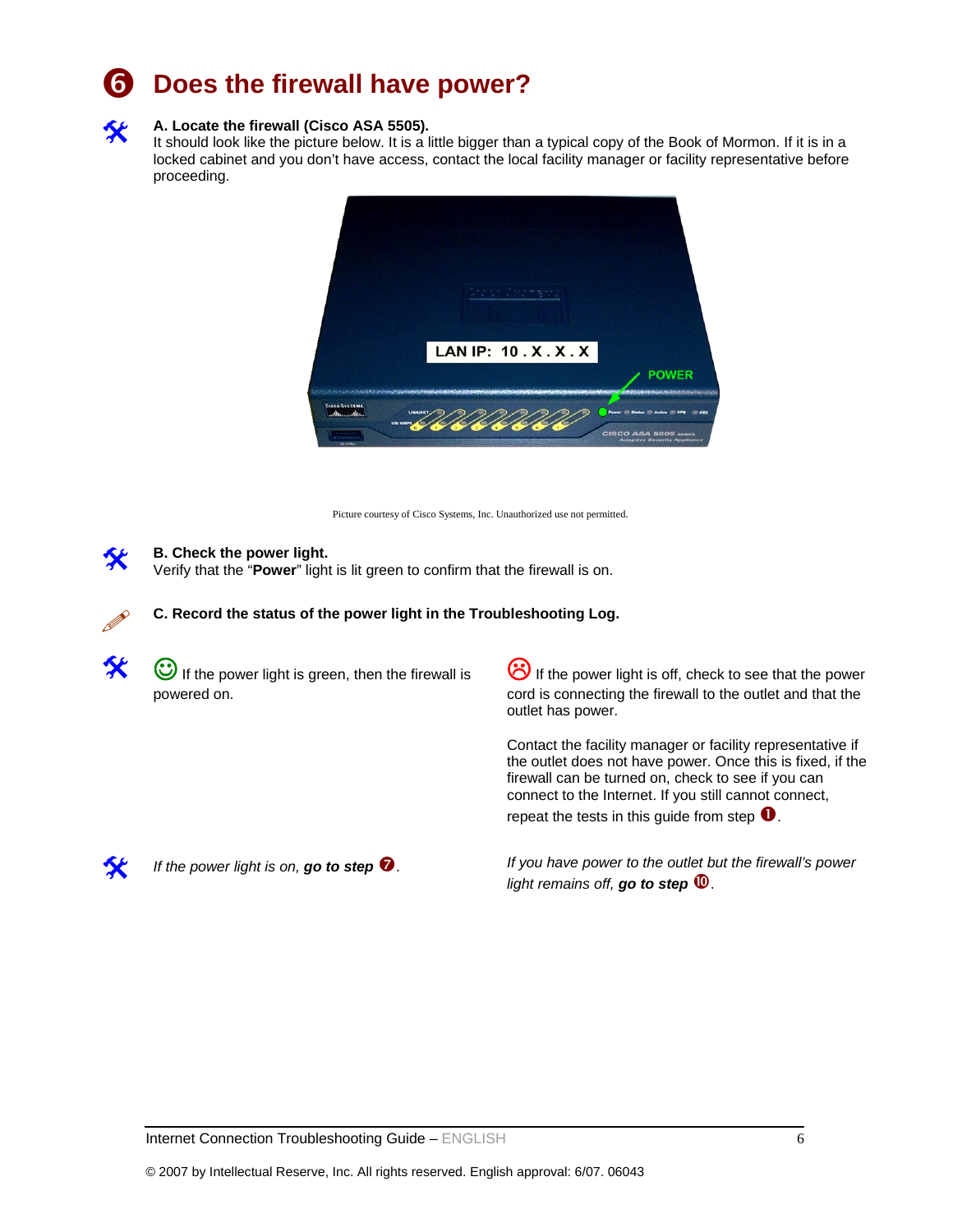# Is the firewall connected to your network?



## A. Check the link lights.

Verify that one or more of the link lights (top row of lights on the firewall above the labels 1-7) are on. There should be a light for every cable plugged in to the ports 1-7.



**Port 1** is active and is connected to a computer or network device.

Picture courtesy of Cisco Systems, Inc. Unauthorized use not permitted.

**B. Record which link lights are on in the Troubleshooting Log.**

**(C)** If at least one of the four link lights is on, *go to step* **0**.

If no link lights are on, verify that there are cables connected to at least one of the slots labeled 1, 2, 3, 5, 6, or 7 on the back of the firewall.

Unplug and reconnect each cable into its slot.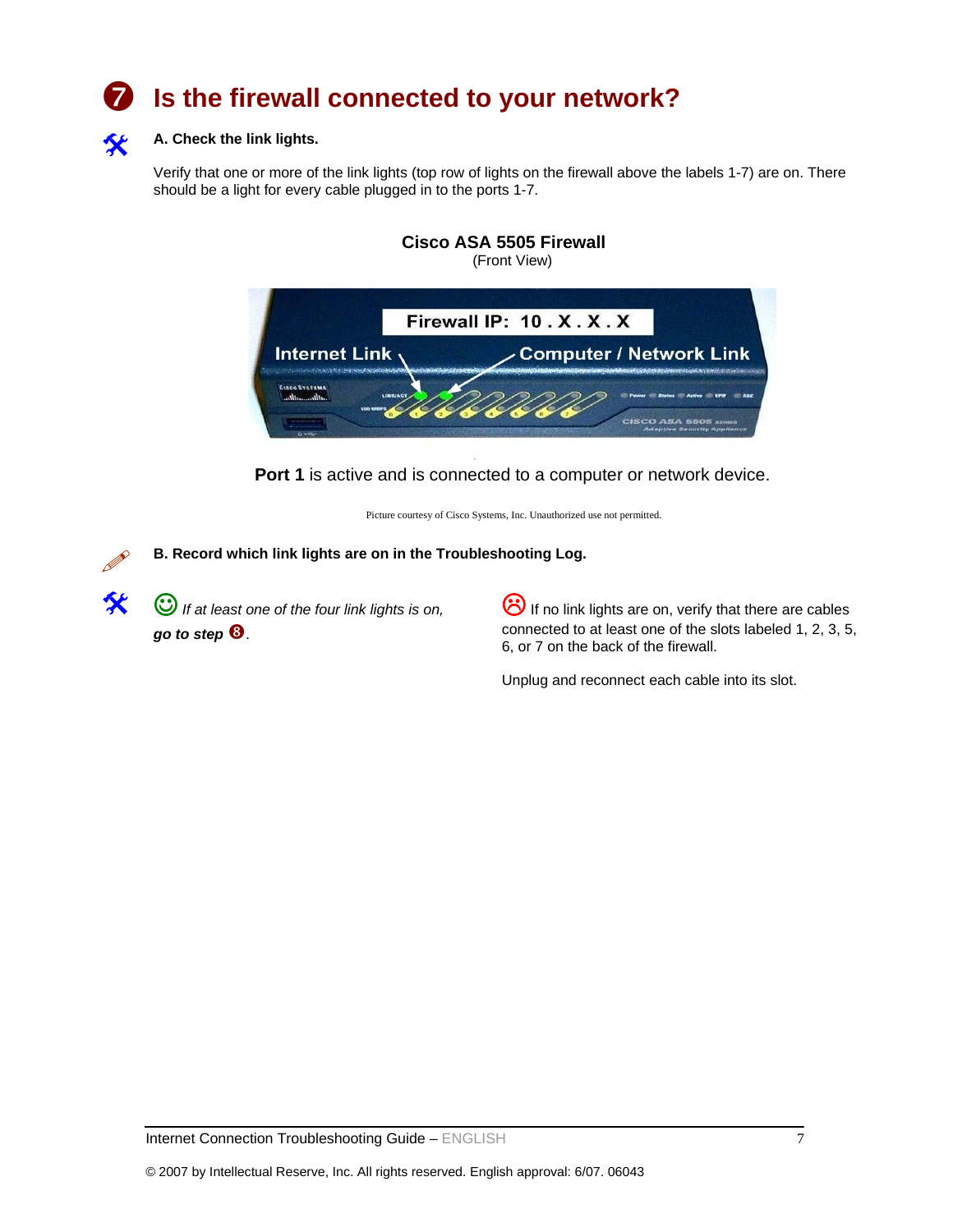# **8** Is the firewall connected to the broadband modem?

## **A. Check the Internet link light.**

Verify that the green light above the "0" label is on.



**Port 0** is active and has a connection to the ISP router or modem.

Picture courtesy of Cisco Systems, Inc. Unauthorized use not permitted.

**B. Record whether the Internet link light is on in the Troubleshooting Log.** 

 $\odot$  *If the Internet link light is on, go to step*  $\Theta$ .

If the Internet link light is not on, check the cable connecting the firewall to the broadband router or modem that your Internet service provider (ISP) provided. This should be connected to the port on the back of the firewall labeled with a "0."

Modem sizes vary, but the modem is probably about the same size as the firewall.

Disconnect the cable on each device and reconnect it.

*If the link light above the "0" label on the firewall does not turn on,* **go to step**  $\Theta$ .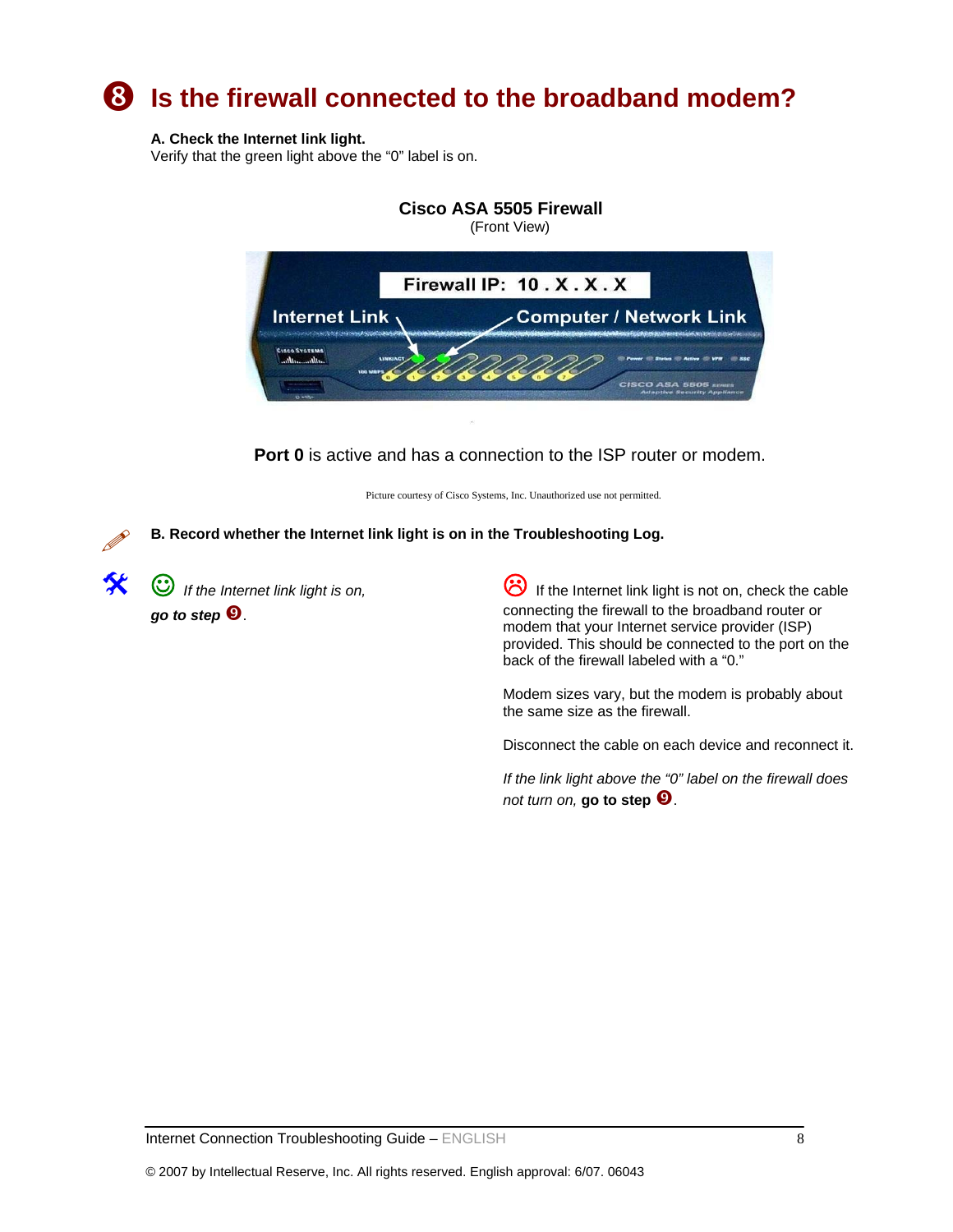# **9** Does the broadband modem have power?

### A. Check the power cord on the broadband modem.

Check the power cord from the broadband modem to the power outlet. Verify that it is well connected and has power. The broadband modem should have some lights on the front that are either on or flashing.



**B. Record whether the broadband modem has power in the Troubleshooting Log.** 

**C** If the broadband modem does have power, unplug the power and then plug it back in. Wait a few minutes and then unplug the firewall and plug it back in. Wait a few more minutes, and then try to connect to a Web page on the Internet.

Check to see if the proper lights (described in step  $\mathbf{\Theta}$ ) come on. If they come on, verify that your Internet connection is now working by going back to step  $\bullet$ and repeating just that one step.

*If you are still unable to connect to the Internet, go to*  step  $\mathbf{\mathbf{\mathbb{O}}}.$ 

 $\ddot{\odot}$  If the broadband modem does not have power, work with the facility manager or facility representative to verify that the outlets have power.

*If the outlets have power but the broadband modem doesn't power on, go to step* 

# **0** ISP Information?

## A. Work with the appropriate support organization.

For problems with local Church unit connections, contact your stake or district technology specialist. If you don't know who that is, consult your stake or district president.

The stake or district technology specialist should contact the Internet service provider (ISP) to have them check service availability or ISP hardware failure.

If the ISP indicates that all the services are up and available, contact the Global Service Center (see " $\mathbf{\mathbf{\hat{x}}}$ Contact support" below).



**B. Record all the information in the Troubleshooting Log.**<br>Please be sure to know your ISP information and record it in the troubleshooting log at the end of this guide (last page). The Global Service Center can assist you better with the ISP information.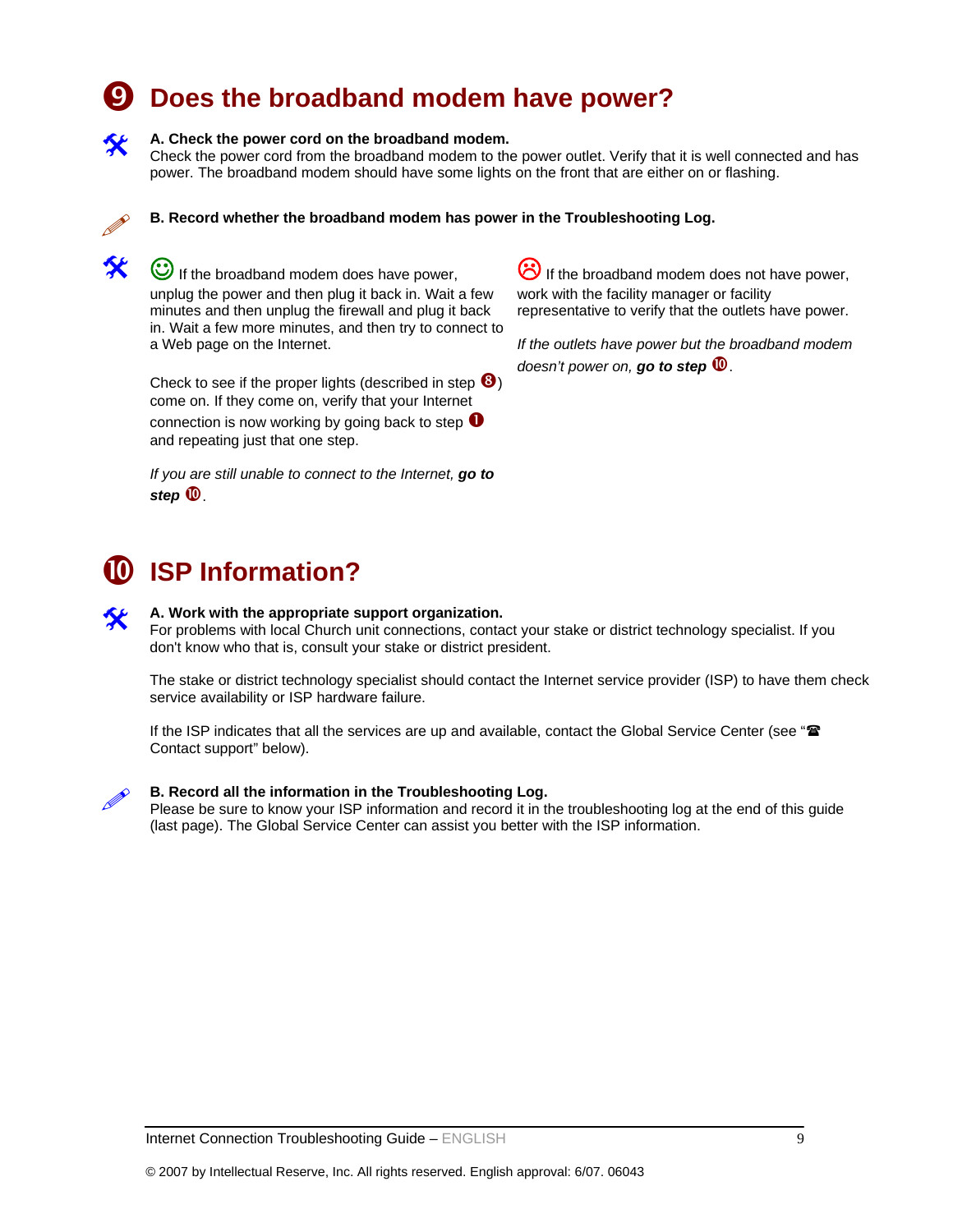

# **Contact support.**

### A. Open a service ticket.

If the problem is with a local Church unit connection, the stake technology specialist or equivalent person should contact the Global Service Center.

- +1-866-678-2763 (North America)
- $+800-2950-2950$  (Europe and Africa)

**NOTE:** If you cannot dial one of these numbers, please phone your area office and have them transfer your call to the Global Service Center.



**B. Record your ticket number in the Troubleshooting Log.**<br>Reminder: Every issue that is opened with the Global Service Center is assigned a ticket number to keep details of the problem and what has been done to try and resolve it. You should refer to the ticket number whenever you discuss details of this issue with technical support so they can better assist you.